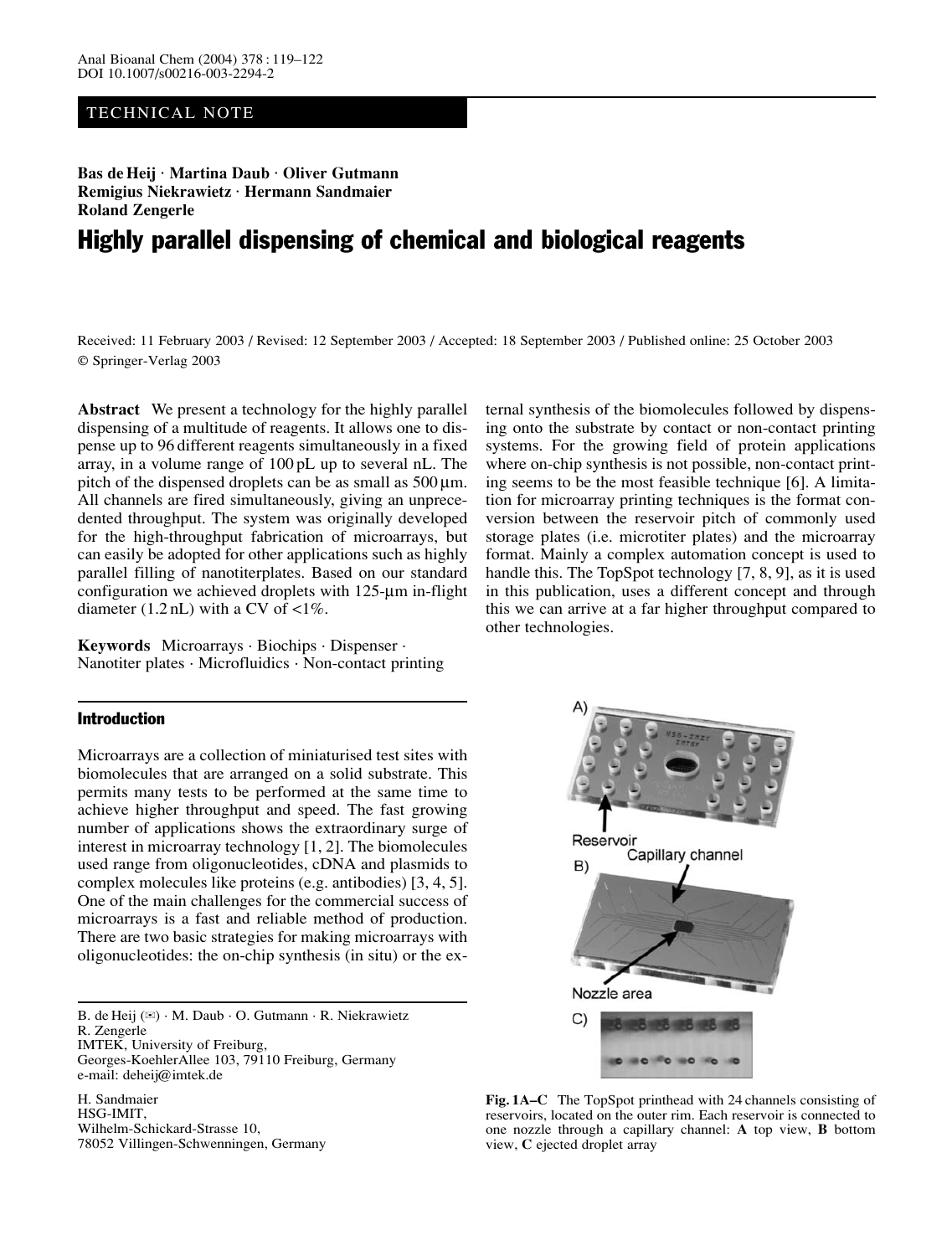**Fig. 2A, B** The TopSpot print module with the printhead in place; **A** cross-section, **B** experimental set-up. Movement of the piston causes a compression of the air in the air chamber; this pressure ultimately causes droplets to be ejected from the nozzles



#### **Table 1** Test media

| Name                               | Description                                                                                                                                                                                                                                          | Supplier          | Remark               |  |
|------------------------------------|------------------------------------------------------------------------------------------------------------------------------------------------------------------------------------------------------------------------------------------------------|-------------------|----------------------|--|
| SSC (saline sodium citrate)        | $20 \times SSC = 3$ M sodiumn chloride (NaCl);<br>0.3 M sodium citrate                                                                                                                                                                               | Invitrogen        | pH <sub>7</sub>      |  |
| PBS (phosphate buffered<br>saline) | $10\times$ PBS=1.36 M sodiumn chloride (NaCl);<br>$0.02682$ M potassium chloride (KCl);<br>$0.05$ M disodium hydrogenphosphate (Na <sub>2</sub> HPO <sub>4</sub> );<br>$0.017635$ M potassium dihydrogenphosphate (KH <sub>2</sub> PO <sub>4</sub> ) | Gibco BRL         |                      |  |
| <b>DMSO</b>                        | dimethyl sulfoxide                                                                                                                                                                                                                                   | Merck             | viscostiy 2.14 mPas  |  |
| Glycerol                           |                                                                                                                                                                                                                                                      | Arcos Organics    | viscosity 1,000 mPas |  |
| Oligonucliotide                    | 20-, 40- and 60-mers with $Cy3$ label                                                                                                                                                                                                                | Genescan AG       |                      |  |
| Antibodies                         | donkey anti goat IgG with Cy3 label                                                                                                                                                                                                                  | Dianova (Jackson) |                      |  |
| Cy3, Cy5                           | cyanine Dye 3 resp 5, fluorescence dye                                                                                                                                                                                                               | Amersham          |                      |  |

### Materials and methods

#### The TopSpot principle

The TopSpot technology uses printheads which, very much like inkjet printers, consist of bulk reservoirs of similar size and exactly the distances of microtiter plates. These reservoirs are connected, through capillary channels, with a nozzle array (Fig. 1). The arrangement is such that there is a one-to-one relationship between the placing of the reservoirs and nozzles. Distances between the nozzles correspond to the desired distances between the spots on the microarray. So far printheads with 24 and 96 channels have been made, each with a nozzle pitch of 0.5 mm and a reservoir pitch of 4.5 and 2.25 mm, respectively.

Each reservoir is filled with a different bulk reagent (several  $\mu$ L). The reagents are transported automatically through capillary forces from the reservoirs to the nozzles. These forces also facilitate the refilling of the nozzles after actuation. The print head is placed in a so-called print module. In this print module a piston is positioned above the filled nozzles, defining an air chamber (Fig. 2). The piston is actuated by the piezo-actuator causing a compression of the air in the chamber. This pressure pulse is transferred into the liquid causing the complete array of nozzles to eject one droplet of typically 1 nL each.

## Materials

Experiments were performed with standard TopSpot equipment (HSG-IMIT) as described above. To test the different application fields, printing was done with pure buffer, buffer with oligonucleotides, buffer with antibodies and subsequently a complete assays was performed. Table 1 lists all media used with their composition and supplier.

The oligonucleotides used were Cy3-labelled for direct verification. First we measured the ejected droplet size through stroboscopic observation. Secondly we spotted onto silanised slide surfaces (Arraylink hydrophob, Genescan AG) and analysed them by using a fluorescence reader (BioAnalyzer, LaVision Biotech). In this way we gained insight in the quality of the fabricated microarrays.

#### **Results**

Results of stroboscopic observation are shown in Fig. 3 (3xSSC buffer). The volume was determined to be 1.2 nL with a measured coefficient of variation (CV) of below 1%. CV is taken from the measurement of 250 ejections from one nozzle. Further results for a number of relevant buffer sys-

| $0\mu s$ | $260\mu s$ | 360µs 460µs | 500us 525us 565us 665us 760us |  | $100 \mu m$ |
|----------|------------|-------------|-------------------------------|--|-------------|

**Fig. 3** Stroboscopic observation of droplets (3xSSC buffer). Droplet size of 125 µm with a CV below 1%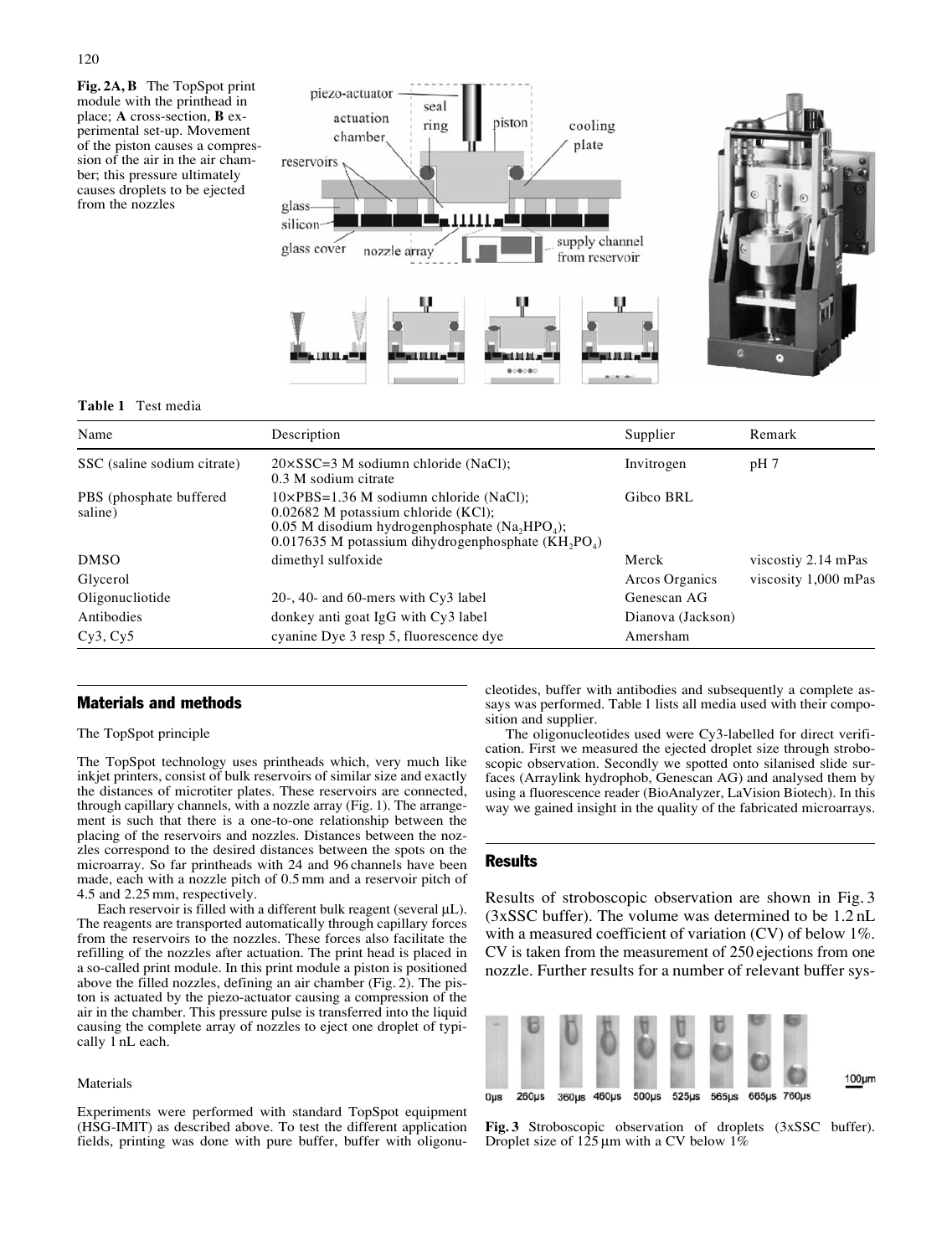**Table 2** Relevant buffers and the generated droplet volume at the same actuation settings

| <b>PBS</b>                    |                        |       | SSC             |                        |       |  |  |
|-------------------------------|------------------------|-------|-----------------|------------------------|-------|--|--|
| Conc.                         | Droplet<br>volume (nL) | CV(%) | Conc.           | Droplet<br>volume (nL) | CV(%) |  |  |
| $0.25\times$                  | 1.121                  | 0.32  | $0.25\times$    | 1.096                  | 0.20  |  |  |
| $0.5\times$                   | 1.121                  | 0.22  | $0.5\times$     | 1.102                  | 0.29  |  |  |
| $1.0\times$                   | 1.200                  | 0.33  | $1.0\times$     | 1.119                  | 0.19  |  |  |
| $1.5\times$                   | 1.265                  | 0.29  | $1.5\times$     | 1.136                  | 0.16  |  |  |
| $2.0\times$                   | 1.310                  | 0.13  | $2.0\times$     | 1.188                  | 0.24  |  |  |
| $3.0\times$                   | 1.289                  | 0.17  | $3.0\times$     | 1.207                  | 0.24  |  |  |
| <b>DMSO</b>                   |                        |       | Glycerol        |                        |       |  |  |
| 5%                            | 1.28                   | 0.19  | 5%              | 1.53                   | 0.08  |  |  |
| 10%                           | 1.104                  | 0.10  | 10%             | 1.204                  | 0.33  |  |  |
| 20%                           | 1.219                  | 0.24  | 20%             | 1.419                  | 0.32  |  |  |
| 30%                           | 1.339                  | 0.29  | 30%             | 1.478                  | 0.55  |  |  |
| 40%                           | 1.488                  | 0.27  | 40%             | 1.541                  | 0.33  |  |  |
| 50%                           | 1.550                  | 0.25  | 50%             | 1.518                  | 0.30  |  |  |
| $3 \times$ SSC+ $x$ M betaine |                        |       | 3×SSC+x%Nonidet |                        |       |  |  |
| 0.2 M                         | 1.130                  | 0.22  | $0.0005\%$      | 1.193                  | 0.22  |  |  |
| 0.3 <sub>M</sub>              | 1.089                  | 0.26  | 0.001%          | 1.318                  | 0.10  |  |  |
| 0.4M                          | 1.093                  | 0.22  | 0.01%           | 1.359                  | 0.48  |  |  |
| 0.5 <sub>M</sub>              | 1.120                  | 0.14  | 0.05%           | 1.304                  | 0.32  |  |  |
| 1.0 M                         | 1.268                  | 0.33  | 0.1%            | 1.243                  | 0.39  |  |  |
| 1.5 <sub>M</sub>              | 1.427                  | 0.22  | 0.5%            | 0.97                   | 0.81  |  |  |



**Fig. 4** Fluorescent image of 1 µM Cy3-labelled 20-mer oligonucleotide spotted in SSC buffer. Spot size  $209 \mu m$ , CV<2%; integral intensity of the complete array has a CV<5%, for all 24 spots

tems are shown in Table 2. The viscosities of the evaluated media varied from values similar to that of water (1 mPas) up to 30% (v/v) glycerol/water mixture (1.9 mPas). Surface tensions were not measured but did change considerably as well. For these measurements the print head was actuated with a frequency of 1 Hz, thereby also showing the possible speed of production.

Biologically relevant buffers were also spotted with Cy3 labelled 20-mer, 40-mer and 60-mer oligonucleotides in concentrations of 1 µM on silanised hydrophobic slide surfaces. The resulting spots were analysed using the fluorescence reader. A typical result is shown in Fig. 4, more results are summarised in Table 2. The spot diameter was measured to be 209  $\mu$ m with a CV below 2 %. The CV for



**Fig. 5** 4×3 arrays with Cy3-labelled Donkey anti goat IgG (0.66 mg L) in 1xPBS on ArrayLink hyphob. Coefficient of variation of the signal intensity below 4%

the integral fluorescence intensity of the 24 spots within one array was below 5%. In Fig. 5 an example of a protein array with Cy3-labelled donkey anti goat IgG is shown. The integral signal intensity of the fluorescence signal had a maximum standard deviation of 4%. Figure 6 shows the possibilities of doing complete assays on a microscale. Shown is an array of spotted antibodies after incubation with a mixture of their respective antigens.